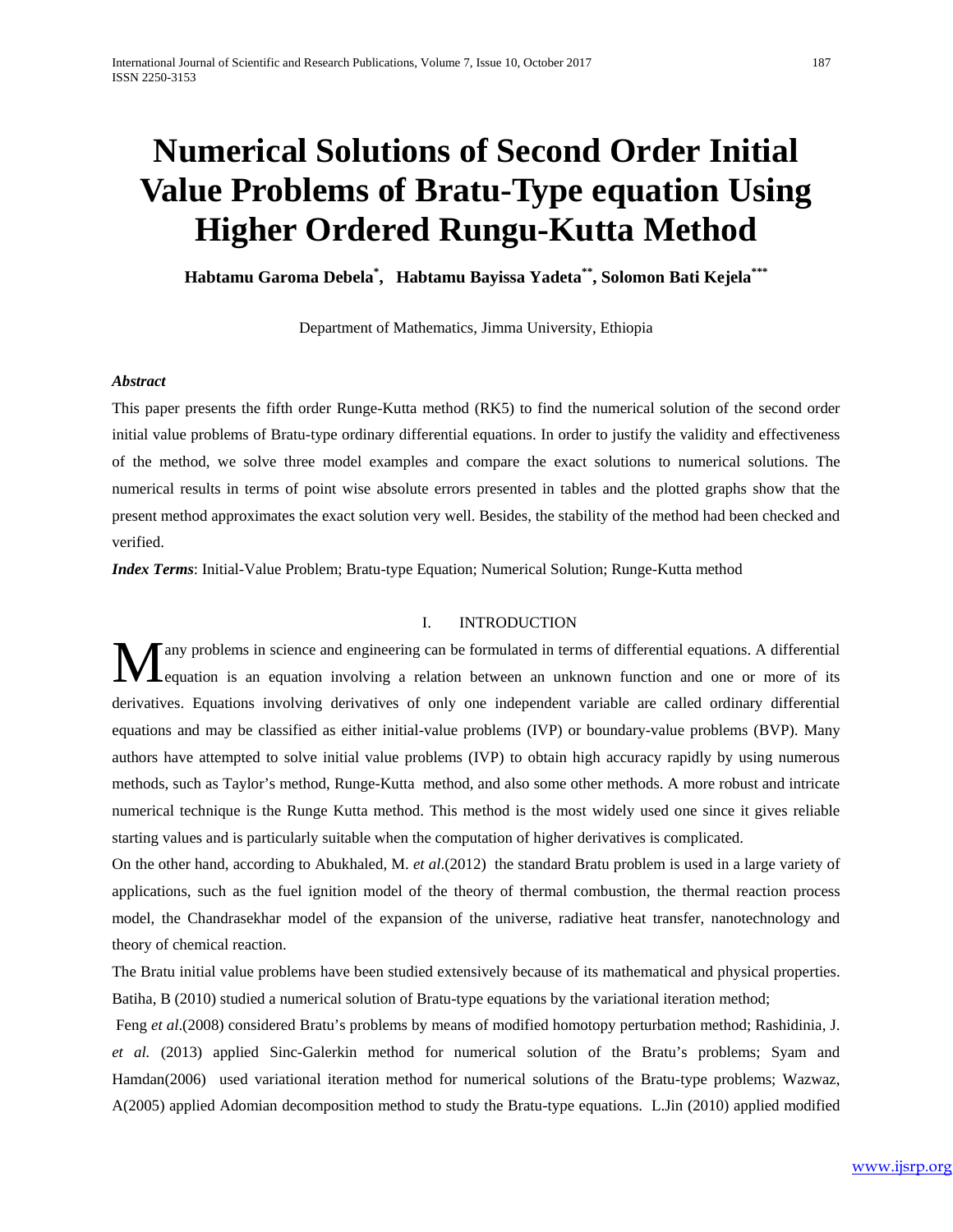variational iteration method to Bratu- type problems. Ji-Huan He, *et al.* (2014) considered variational iteration method for Bratu-like equations arising in electrospinning. Saravi, M. *et al.* (2013) studied solution of Bratu's equation by He's variation iteration method. Motivated by the above investigations, the objective of the present study is to investigate numerical solutions of second order initial value problems of Bratu-type equation using higher ordered Rungu-kutta method (RK5).

## II. FORMULATION OF THE METHOD

Consider the second order initial value problem of Bratu-Type equation of the form:

$$
y''(x) + \lambda e^{y(x)} = g(x), \quad 0 < x \le l \tag{1}
$$

Subject to the initial conditions

$$
y(0) = \alpha, \quad y'(0) = \beta \tag{2}
$$

where  $\lambda$ ,  $\alpha$  and  $\beta$  are given constant numbers for  $y(x)$  is unknown function.

To reduce the order of Eqn. (1), let we use the substitutions  $z(x) = y'(x)$  and  $z'(x) = y''(x)$ , so that the given second order initial value problem of Eqn. (1) with Eqn. (2) can be re-written as:

$$
\begin{cases}\ny'(x) = z(x) = F(x, y, z), y(0) = \alpha \\
z'(x) = g(x) - \lambda e^{y(x)} = G(x, y, z), \quad z(0) = y'(0) = \beta\n\end{cases}
$$
\n(3)

Dividing the interval  $[0, l]$  into N equal subinterval of mesh length h and the mesh point is given by  $x_i = x_0 + ih$ , for  $i = 1, 2, ..., N-1$ . For the sake of simplicity let use the denotation:  $y(x_i) = y_i$ ,  $z(x_i) = z_i$ ,  $g(x_i) = g_i$ , etc. Thus, at the nodal point  $x_i$  Eqn. (3), is written as:

$$
\begin{cases}\ny'_i = F(x_i, y_i, z_i), & y(0) = \alpha \\
z'_i = G(x_i, y_i, z_i), & z(0) = \beta\n\end{cases}
$$
\n(4)

where  $G(x_i, y_i, z_i) = g_i - \lambda e^{y(x)}$ 

To solve each initial value problems written in Eqn. (4), we apply the single step methods that require information about the solution at  $x_i$  to calculate at  $x_{i+1}$ , (Grewal, 2002), (Jain et al, 2007). From one of the single step methods and the family of Runge Kutta methods, the general numerical solution of Eqn. (4) using the fifth Runge Kutta method given as: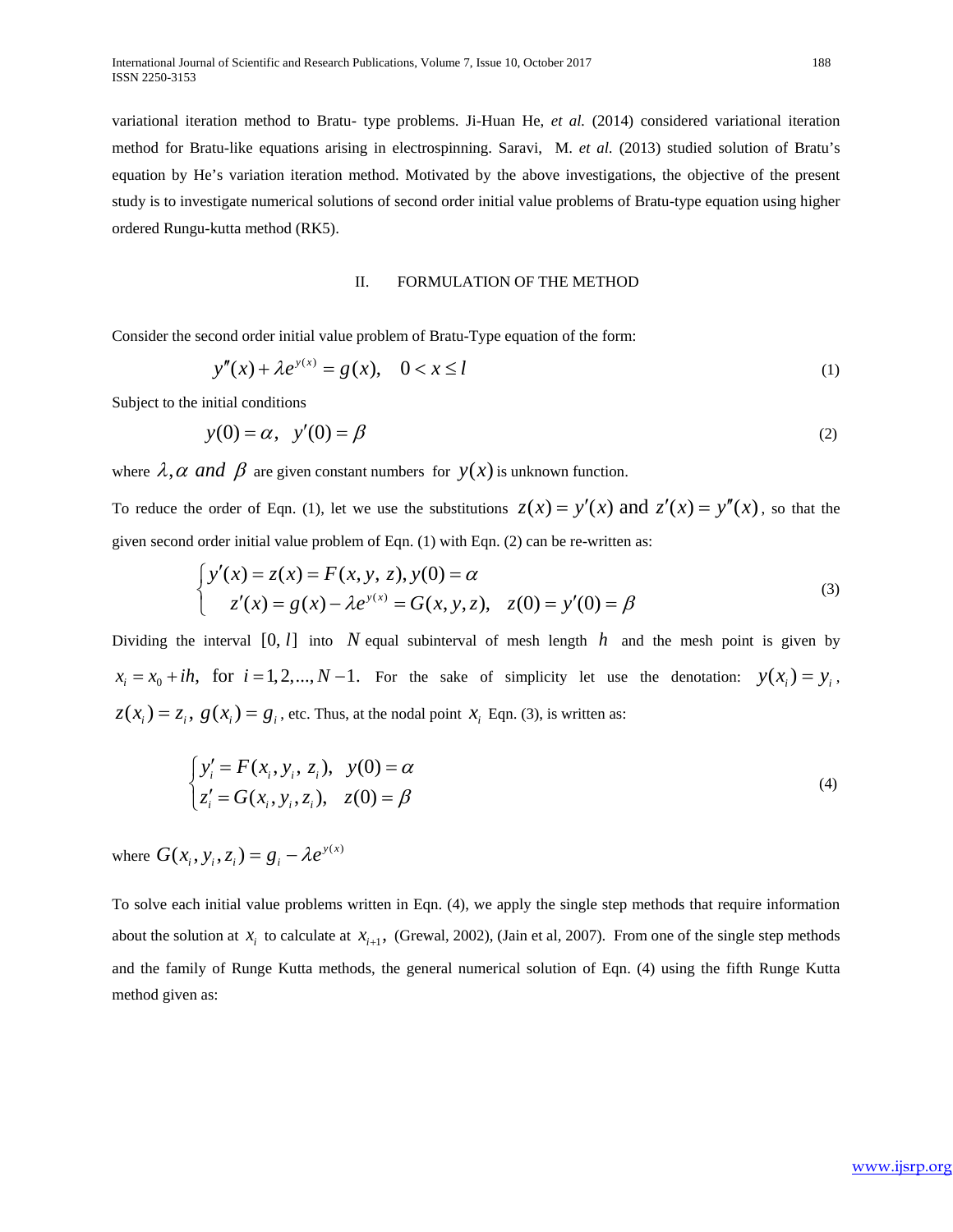International Journal of Scientific and Research Publications, Volume 7, Issue 10, October 2017 189 ISSN 2250-3153

$$
\begin{cases}\n y_{i+1} = y_i + \sum_{i=1}^{5} w_i k_i \\
 z_{i+1} = z_i + \sum_{i=1}^{5} w_i k_i\n\end{cases}
$$
\n(5)

where 
$$
\begin{cases} k_i = hF(x_i + c_i h, y_i + \sum_{j=1}^4 a_{ij} k_j, z_i + \sum_{j=1}^4 a_{ij} m_j) \\ m_i = hG(x_i + c_i h, y_i + \sum_{j=1}^4 a_{ij} k_j, z_i + \sum_{j=1}^4 a_{ij} m_j) \end{cases}
$$

Christodoulou (2009), was present the fifth order Runge Kutta method to solve a first order initial value problem of the form  $\frac{dy}{dt} = f(t, y)$ ,  $y(t_0) = y_0$ , which is given by the following equation:

$$
y_{n+1} = y_n + \frac{7k_1 + 32k_3 + 12k_4 + 32k_5 + 7k_6}{90} \tag{6}
$$

where 
$$
k_1 = hf(x_n, y_n)
$$
,  $k_2 = f(t_n + \frac{h}{2}, y_n + \frac{k_1}{2})$ ,  $k_3 = f(t_n + \frac{h}{4}, y_n + \frac{3k_1 + k_2}{16})$   
\n $k_4 = f(t_n + \frac{h}{2}, y_n + \frac{k_3}{2})$ ,  $k_5 = f(t_n + \frac{3h}{4}, y_n + \frac{-3k_2 + 6k_3 + 9k_4}{16})$   
\n $k_6 = f(t_n + h, y_n + \frac{k_1 + 4k_2 + 6k_3 - 12k_4 + 8k_5}{7})$ 

Thus, to solve the system of initial value problem of Eqn. (3), the fifth order Runge Kutta method can be re-written as:

$$
\begin{cases}\n y_{i+1} = y_i + \frac{7k_1 + 32k_3 + 12k_4 + 32k_5 + 7k_6}{90} \\
 z_{i+1} = z_i + \frac{7m_1 + 32m_3 + 12m_4 + 32m_5 + 7m_6}{90}\n \end{cases}
$$
\n(7)

where:  $k_1 = F(x_i, y_i, z_i)$ ,  $m_1 = G(x_i, y_i, z_i)$ ,

$$
k_2 = hF(x_i + \frac{h}{2}, y_i + \frac{k_1}{2}, z_i + \frac{m_1}{2})
$$
  

$$
m_2 = hG(x_i + \frac{h}{2}, y_i + \frac{k_1}{2}, z_i + \frac{m_1}{2})
$$

$$
k_3 = hF(x_i + \frac{h}{4}, y_i + \frac{3k_1 + k_2}{16}, z_i + \frac{3m_1 + m_2}{16}), m_3 = hG(x_i + \frac{h}{4}, y_i + \frac{3k_1 + k_2}{16}, z_i + \frac{3m_1 + m_2}{16})
$$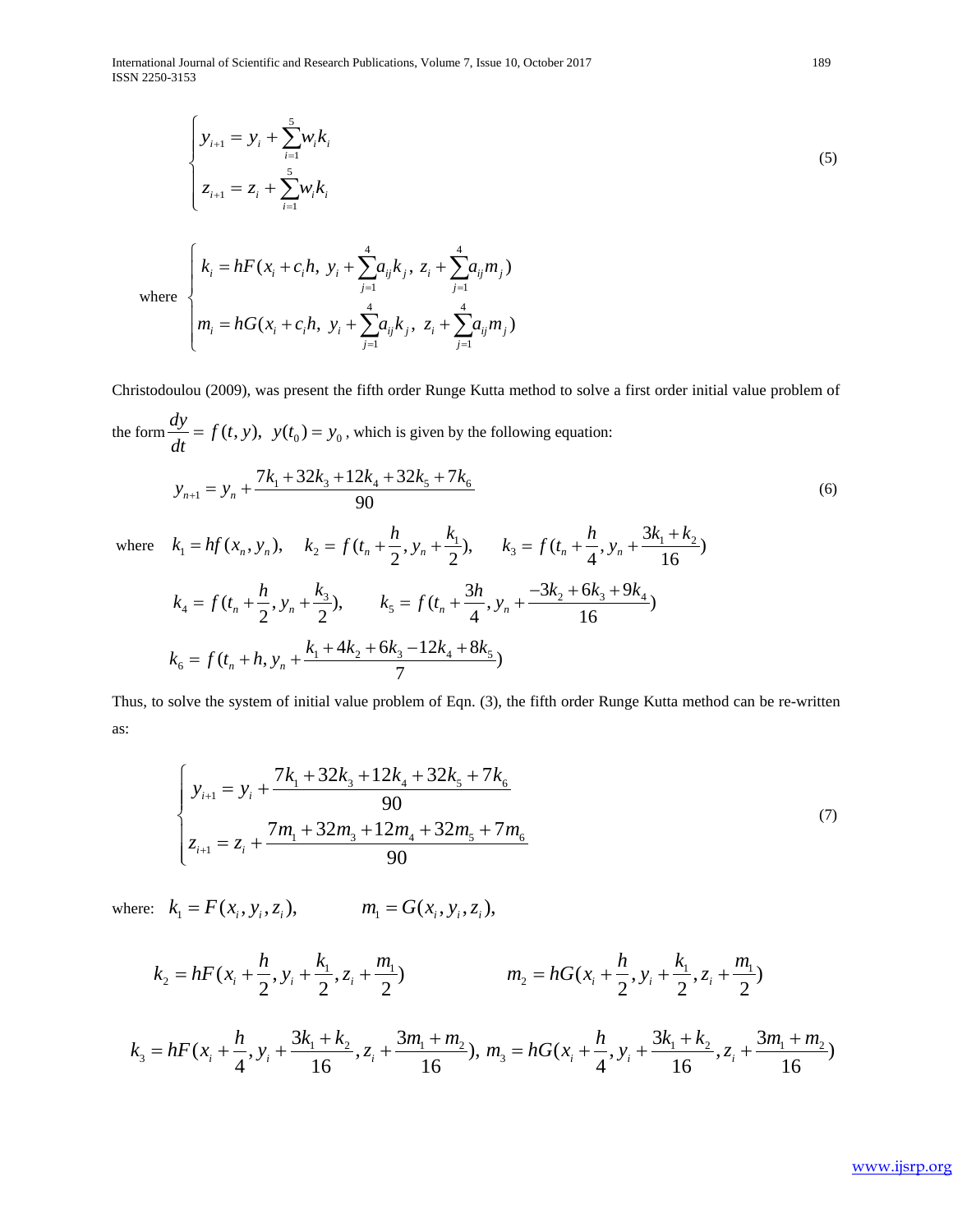International Journal of Scientific and Research Publications, Volume 7, Issue 10, October 2017 190 ISSN 2250-3153

$$
k_4 = hF(x_i + \frac{h}{2}, y_i + \frac{k_3}{2}, z_i + \frac{m_3}{2}) , \t m_4 = hG(x_i + \frac{h}{2}, y_i + \frac{k_3}{2}, z_i + \frac{m_3}{2})
$$
  
\n
$$
k_5 = hF(x_i + \frac{3h}{4}, y_i + \frac{-3k_2 + 6k_3 + 9k_4}{16}, z_i + \frac{-3m_2 + 6m_3 + 9m_4}{16})
$$
  
\n
$$
m_5 = hG(x_i + \frac{3h}{4}, y_i + \frac{-3k_2 + 6k_3 + 9k_4}{16}, z_i + \frac{-3m_2 + 6m_3 + 9m_4}{16})
$$
  
\n
$$
k_6 = hF(x_i + h, y_i + \frac{k_1 + 4k_2 + 6k_3 - 12k_4 + 8k_5}{7}, z_i + \frac{m_1 + 4m_2 + 6m_3 - 12m_4 + 8m_5}{7})
$$
  
\n
$$
m_6 = hG(x_i + h, y_i + \frac{k_1 + 4k_2 + 6k_3 - 12k_4 + 8k_5}{7}, z_i + \frac{m_1 + 4m_2 + 6m_3 - 12m_4 + 8m_5}{7})
$$

In the determination of the parameters, since the terms are up to  $O(h^5)$  be compared, the truncation error is  $O(h^6)$ and the order of method is  $O(h^5)$ . (Grewal, 2002) and (Jain et al, 2007).

# III. STABILITY ANALYSIS

Here, the second order initial value problem Bratu-Type equation of the form of Eqn. (1) is reduced into first order system of equations of the form of Eqn. (4) and let take the second equation from Eqn. (4), then we have:

$$
z'_{i} = G(x_{i}, y_{i}, z_{i}), \quad z(0) = \beta
$$
\n(8)

where  $G(x_i, y_i, z_i) = g_i - \lambda e^{y_i}$ 

The nonlinear function Eqn. (8) can be linearized by expanding the function *G* in Taylor series about the point  $(x_0, y_0, z_0)$  and truncating it after the first term as:

$$
z' = G(x_0, y_0, z_0) + (x - x_0) \frac{\partial G}{\partial x}(x_0, y_0, z_0) + (y - y_0) \frac{\partial G}{\partial y}(x_0, y_0, z_0) + (z - z_0) \frac{\partial G}{\partial z}(x_0, y_0, z_0)
$$
\n(9)

By the differentiation rules of function of several variables Eqn. (9) can be written as: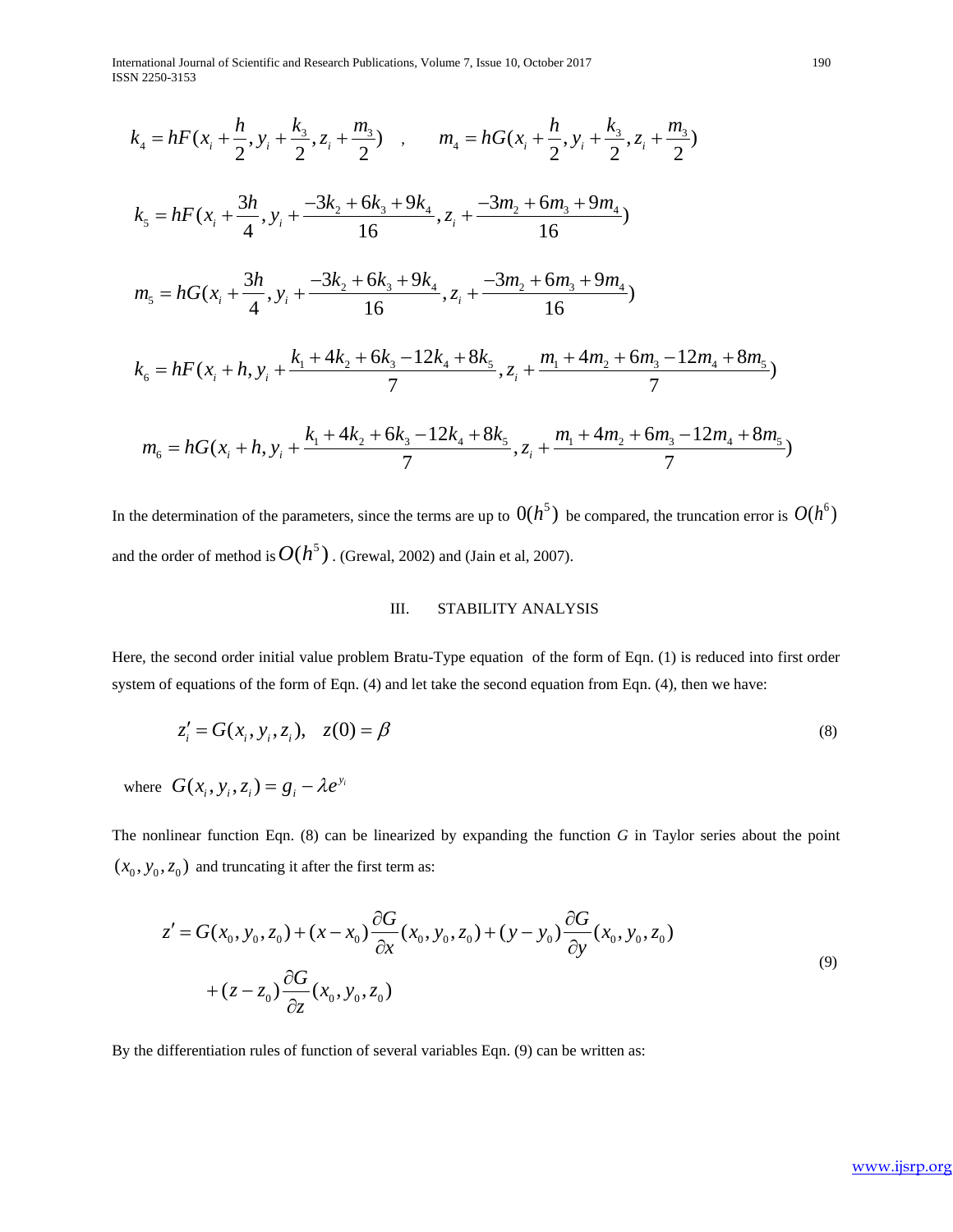International Journal of Scientific and Research Publications, Volume 7, Issue 10, October 2017 191 ISSN 2250-3153

$$
z' = g_0 - \lambda e^{y_0} + (x - x_0)(g'_0 - \lambda y_0'e^{y_0}) + \lambda (y_0 - y)e^{y_0}
$$
  
= C (10)

where  $C = g_0 - \lambda e^{y_0} + (x - x_0)(g'_0 - \lambda y'_0 e^{y_0}) + \lambda (y_0 - y)e^{y_0}$ 

 $\Rightarrow$  z' = C, which is linear in the function of z.

Let the test function is  $y' = \lambda y$  (11)

which is called the linear test equation for the non-linear Eq. (8). The solution of the test equation, Eqn. (11) is:

$$
y_n = y(x_n) = y(x_0)e^{\lambda nh} = y_0(e^{\lambda h})^n
$$
\n(12)

where  $y_0$  is constant.

Now, by applying Eqn. (6) on Eqn. (12), we have:

$$
m_1 = \lambda hy_i, \quad m_2 = \lambda hy_i(1 + \frac{1}{2}\lambda h), \quad m_3 = h\lambda y_i + \frac{h^2\lambda^2}{4}y_i + \frac{h^3\lambda^3}{32}y_i
$$
  
\n
$$
m_4 = \lambda hy_i(1 + \frac{\lambda h}{2} + \frac{h^2\lambda^2}{8} + \frac{h^3\lambda^3}{64})
$$
  
\n
$$
m_5 = \lambda hy_i + \frac{3}{4}\lambda^2 h^2 y_i + \frac{9}{32}\lambda^3 h^3 y_i + \frac{21}{256}h^4\lambda^4 y_i + \frac{9}{1024}\lambda^5 h^5 y_i
$$
  
\n
$$
m_6 = \lambda hy_i + \lambda^2 h^2 y_i + \frac{1}{2}\lambda^3 h^3 y_i + \frac{15}{112}h^4\lambda^4 y_i + \frac{15}{224}h^5\lambda^5 y_i + \frac{9}{896}\lambda^6 h^6 y_i
$$

By substituting the values of  $m_1$  and  $m_3 - m_6$  into  $y_{i+1} = y_i + \frac{m_1 + 32m_3 + 12m_4 + 32m_5 + 7m_6}{00}$  $7m_1 + 32m_3 + 12m_4 + 32m_5 + 7$  $\frac{i+1}{i+1} - \frac{y_i}{i}$  90  $m_1 + 32m_3 + 12m_4 + 32m_5 + 7m$  $y_{i+1} = y$ *m* +  $+32m_1+12m_4+32m_5+$  $= y_i + \frac{m_1 + 32m_3 + 12m_4 + 32m_5 + m_6}{28}$ , we obtain:

$$
y_{i+1} = (1 + \lambda h + \frac{1}{2}\lambda^2 h^2 + \frac{1}{6}\lambda^3 h^3 + \frac{1}{24}\lambda^4 h^4 + \frac{1}{120}\lambda^5 h^5 + \frac{1}{1280}\lambda^6 h^6) y_i
$$
  

$$
y_{i+1} = E(\lambda h) y_i
$$
 (13)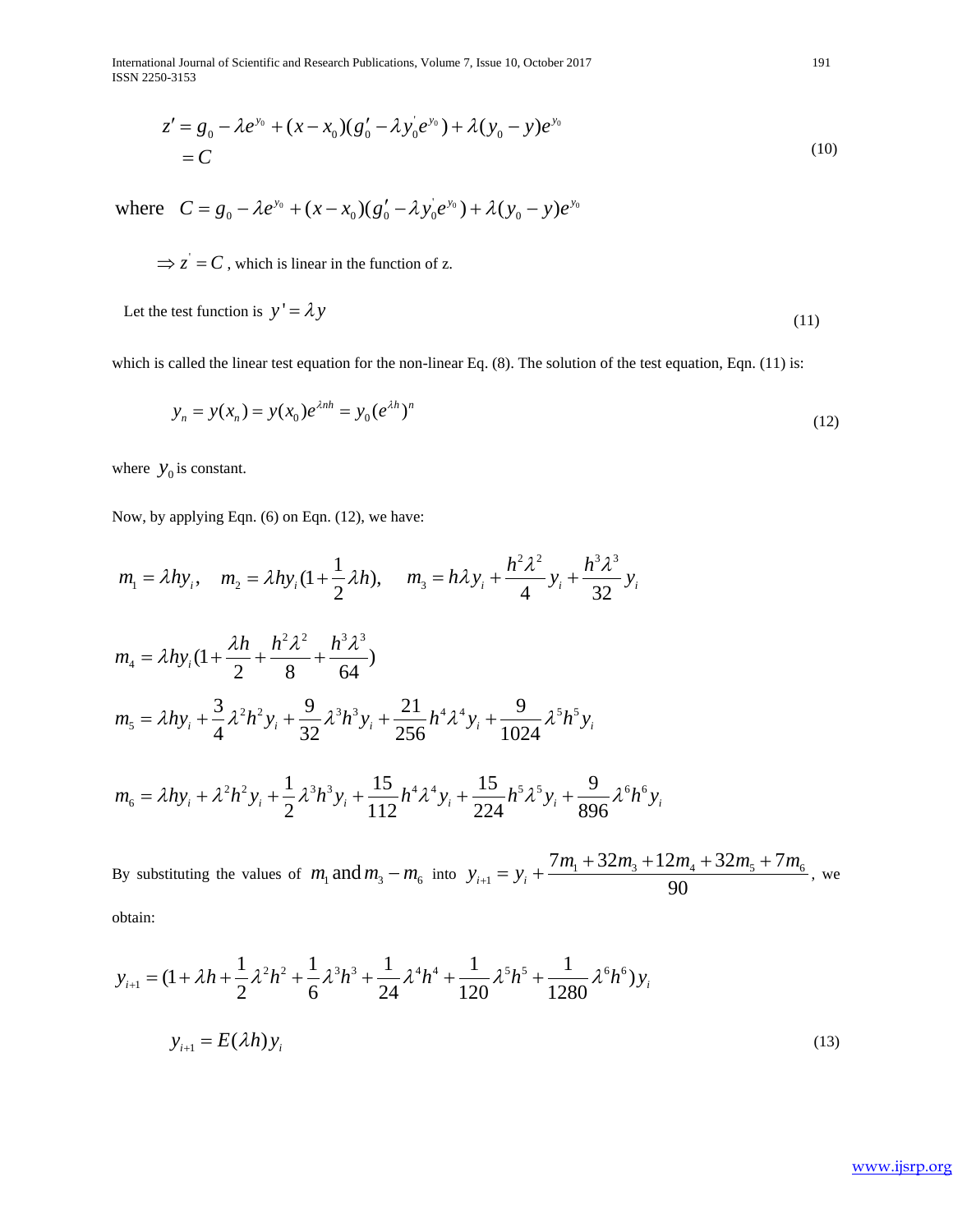International Journal of Scientific and Research Publications, Volume 7, Issue 10, October 2017 192 ISSN 2250-3153

where: 
$$
E(\lambda h) = 1 + \lambda h + \frac{1}{2} \lambda^2 h^2 + \frac{1}{6} \lambda^3 h^3 + \frac{1}{24} \lambda^4 h^4 + \frac{1}{120} \lambda^5 h^5 + \frac{1}{1280} \lambda^6 h^6
$$

The errors in numerical computation don't grow, if the propagation error tends to zero or if at least bounded, (Jain et al, 2007). Now, from Eqn. (12), it is easily observed, the exact value of  $y(x_i)$  increases for the constant  $\lambda > 0$ and decreases for  $\lambda < 0$  with the factor of  $e^{\lambda h}$ . While from Eqn. (12) the approximate value of  $y_i$  increases or decreases with the factor of *E* ( $\lambda$  *h*). If  $\lambda h > 0$ , then  $e^{\lambda h} \ge 1$ ; so the fifth order Runge Kutta method is relatively stable. If  $\lambda h < 0$ , (*i.e.*,  $\lambda < 0$ ) then the fifth order Runge Kutta method is absolutely stable in the interval of  $-5.604 < \lambda h < 0.$ 

## IV. NUMERICAL EXAMPLES AND RESULTS

As discussed above, we are implementing the fifth order Runge Kutta method on three model example of the second order initial value problems of Bratu's - type equation as follows:

**Example 1:** Consider the Bratu-type initial value problem

 $y'' - 2e^y = 0;$  0 < x < 1  $y(0) = 0$ ,  $y'(0) = 0$ 

whose exact solution is  $y(x) = -2\ln(\cos(x))$ 

|  | <b>Table 1.</b> Comparison of absolute errors for example 1 |  |  |  |
|--|-------------------------------------------------------------|--|--|--|
|--|-------------------------------------------------------------|--|--|--|

|               |                | $h = 0.01$         |                   |             |               |
|---------------|----------------|--------------------|-------------------|-------------|---------------|
| $\mathcal{X}$ | Darwish and    | Eslam Moradi, 2015 | Sinan and Necdet, | Our Method  | Our Method    |
|               | Kashkari, 2014 |                    | 2016              | (RK5)       | (RK5          |
| 0.1           | 6.41021065e-7  | 1.6674e-5          | 9.4728e-6         | 4.9027e-9   | 4.8904e-015   |
| 0.2           | 9.74693876e-6  | 3.1000e-7          | 3.3152e-5         | $1.0071e-8$ | 9.7697e-015   |
| 0.3           | 4.52998213e-5  | 1.1310e-6          | 2.7254e-5         | 1.5973e-8   | 1.4542e-014   |
| 0.4           | 1.27118347e-4  | 21200e-6           | 4.4563e-6         | 2.3233e-8   | 1.9526e-014   |
| 0.5           | 2.68671650e-4  | $2.9000e-6$        | 5.5511e-8         | 3.2789e-8   | $2.4300e-014$ |
| 0.6           | 4.83656903e-4  | $4.1000e-6$        | 7.2047e-5         | $4.6204e-8$ | 2.9238e-014   |
| 0.7           | 8.36799541e-4  | $6.5000e-6$        | 7.0044e-5         | 6.6335e-8   | 3.4202e-014   |
| 0.8           | 1.60053795e-3  | 7.5000e-6          | 1.2821e-4         | 9.8959e-8   | 3.9077e-014   |
| 0.9           | 3.64970628e-3  | 3.3500e-5          | 4.5236e-4         | 1.5718e-7   | 4.4138e-014   |
| 1.0           | 9.39151960e-3  | $4.3700e-5$        | 4.4409e-8         | 2.7544e-7   | 4.9098e-014   |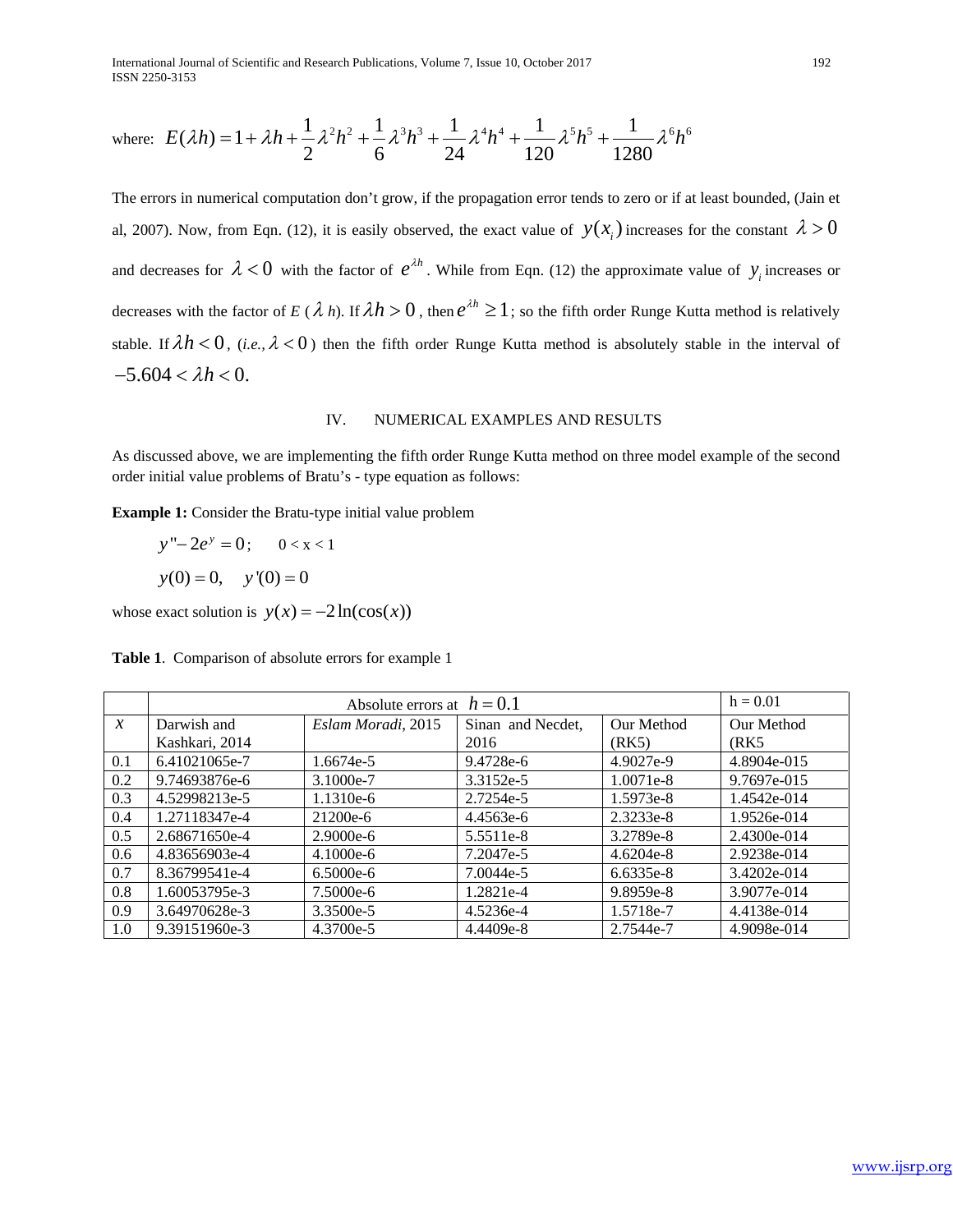

**Figure 1:** Plot of exact and approximated solutions of Biratu type-Equation using RK5 for  $h = 0.1$ 



**Figure 2:** Plot of exact and approximated solution of Biratu type- Equation using RK5 for *h* = 0.1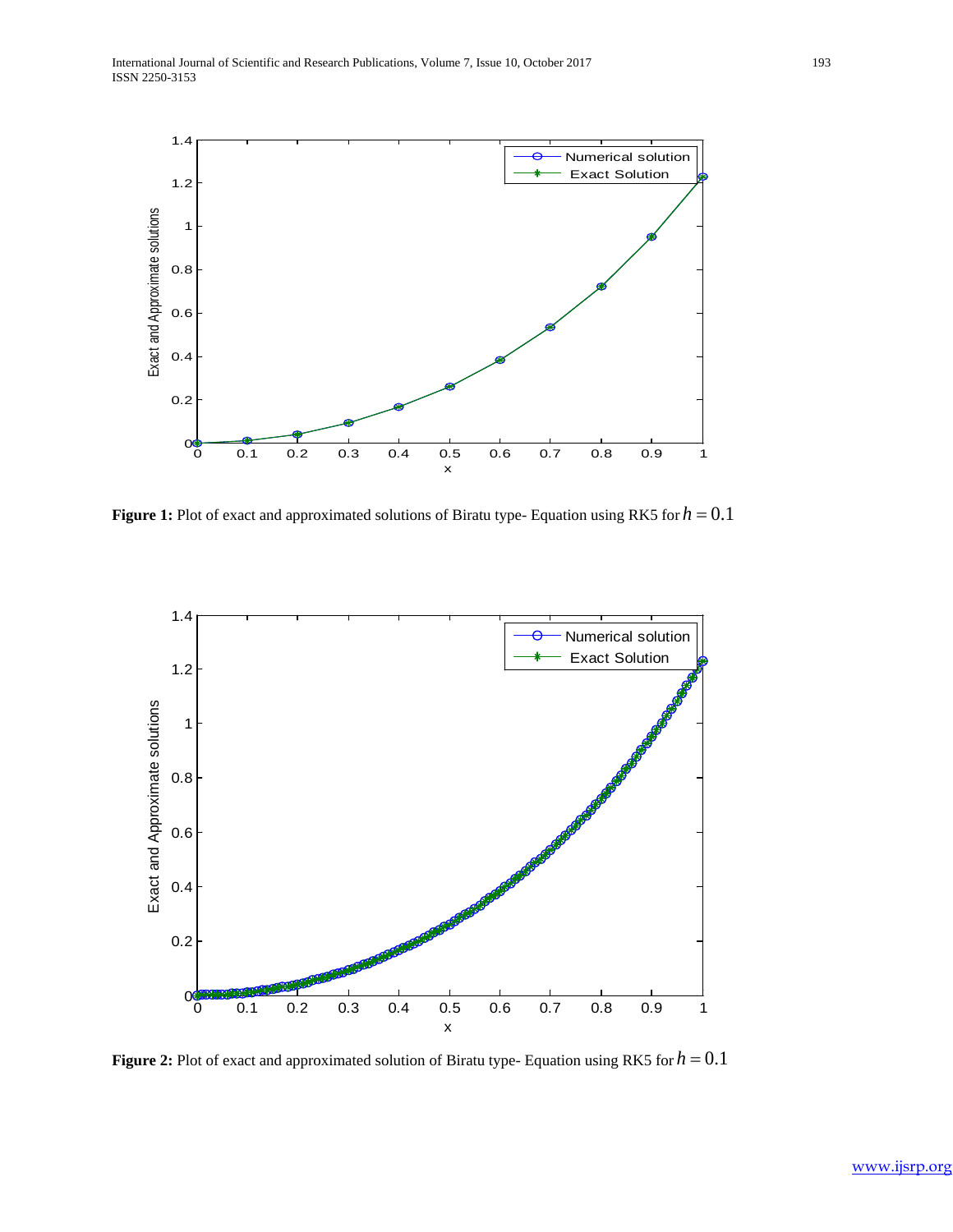**Example 2:** Consider the Bratu-type initial value problem

$$
\frac{d^2y}{dx^2} = -\pi^2 e^{-y}; \quad y(0) = 0, \quad y'(0) = \pi
$$

Whose exact solution is  $y(x) = \ln(1 + \sin(\pi x))$ 

**Table 2**: Comparison of absolute errors, for example 2

|               | Absolute errors at $h = 0.1$ |             | $h = 0.01$  |
|---------------|------------------------------|-------------|-------------|
| $\mathcal{X}$ | Eslam Moradi, 2015           | Our Method  | Our Method  |
|               |                              | (RK5)       | (RK5)       |
| 0.1           | 3.20777e-4                   | 8.3507e-008 | 2.2668e-013 |
| 0.2           | 2.37600e-5                   | 4.4458e-008 | 4.1313e-013 |
| 0.3           | 3.58700e-5                   | 2.6380e-007 | 5.6410e-013 |
| 0.4           | 8.01000e-5                   | 5.3872e-007 | 6.8325e-013 |
| 0.5           | 1.19500e-4                   | 8.6014e-007 | 7.7396e-013 |
| 0.6           | 1.66200e-4                   | 1.2299e-006 | 8.3944e-013 |
| 0.7           | $2.20200e-4$                 | 1.6559e-006 | 8.8199e-013 |
| 0.8           | 2.85100e-4                   | 2.1494e-006 | 9.0389e-013 |
| 0.9           | 4.03400e-4                   | 2.7194e-006 | 9.0730e-013 |
| 1.0           | 5.37400e-4                   | 3.3454e-006 | 8.9412e-013 |



**Figure 3**: Plot of exact and approximated solutions of Biratu type- Equation using RK5 for  $h = 0.1$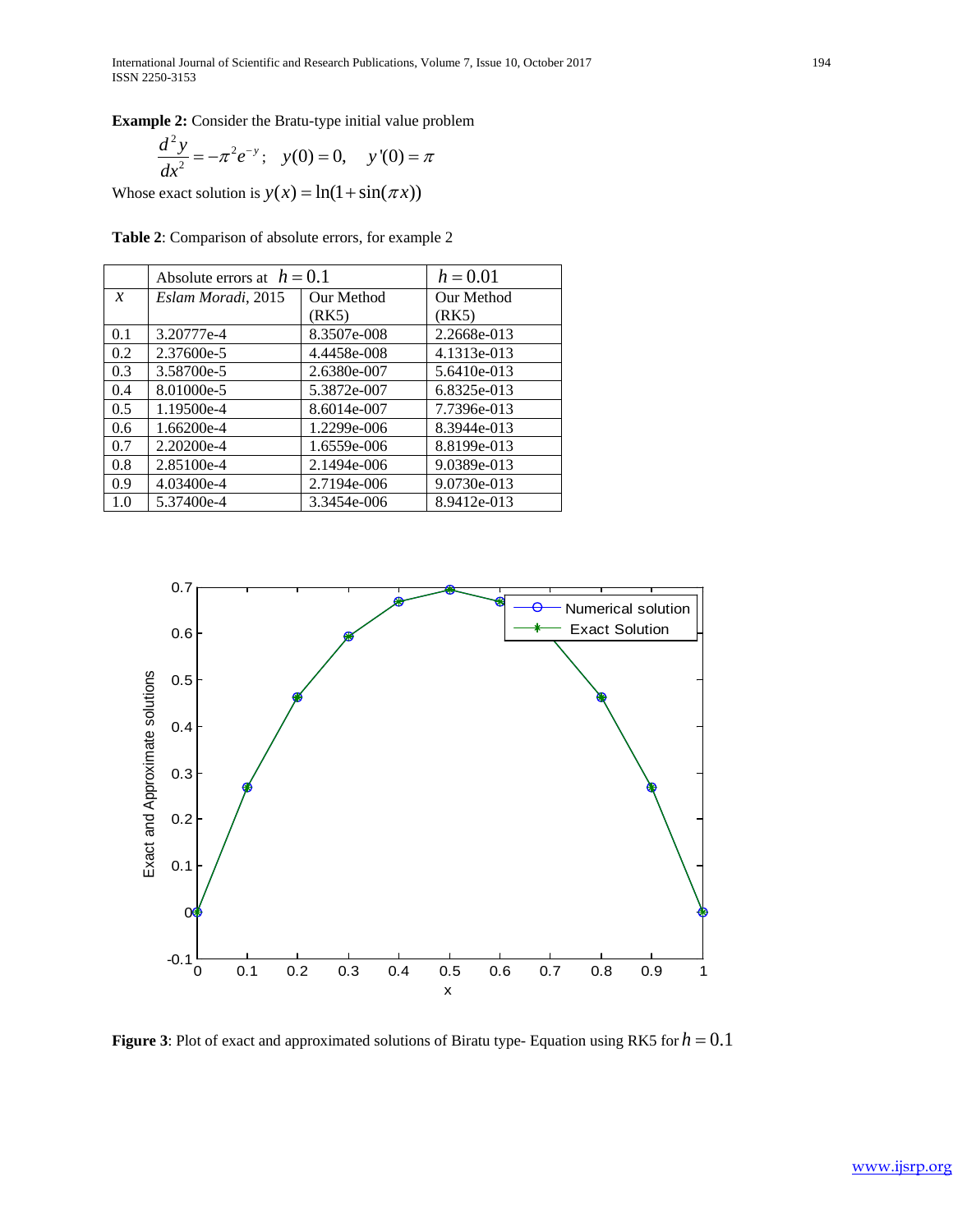

**Figure 4**: Plot of exact and approximated solution of Biratu type- Equation using RK5 for  $h = 0.01$ 

**Example 3:** Consider the Bratu-type initial value problem

 $y'' - e^{2y} = 0;$  0 < x < 1  $y(0) = 0$ ,  $y'(0) = 0$ 

whose exact solution is  $y(x) = \ln(\sec(x))$ :

|               | Absolute errors at $h = 0.1$ |             | $h = 0.01$  |
|---------------|------------------------------|-------------|-------------|
| $\mathcal{X}$ | Eslam Moradi, 2015           | Our Method  | Our Method  |
|               |                              | (RK5)       | (RK5)       |
| 0.1           | 8.3330e-6                    | 2.4514e-009 | 2.3599e-015 |
| 0.2           | $6.4000e-7$                  | 5.0353e-009 | 4.8279e-015 |
| 0.3           | 6.4000e-7                    | 7.9863e-009 | 7.3091e-015 |
| 0.4           | $1.0200e-6$                  | 1.1616e-008 | 9.6700e-015 |
| 0.5           | $1.3500e-6$                  | 1.6395e-008 | 1.2101e-014 |
| 0.6           | 1.9000e-6                    | 2.3102e-008 | 1.4654e-014 |
| 0.7           | $3.2000e-6$                  | 3.3168e-008 | 1.7124e-014 |
| 0.8           | $3.5000e-6$                  | 4.9480e-008 | 1.9546e-014 |
| 0.9           | 1.6500e-5                    | 7.8591e-008 | 2.2018e-014 |
| 1.0           | $2.1400e-5$                  | 1.3772e-007 | 2.4441e-014 |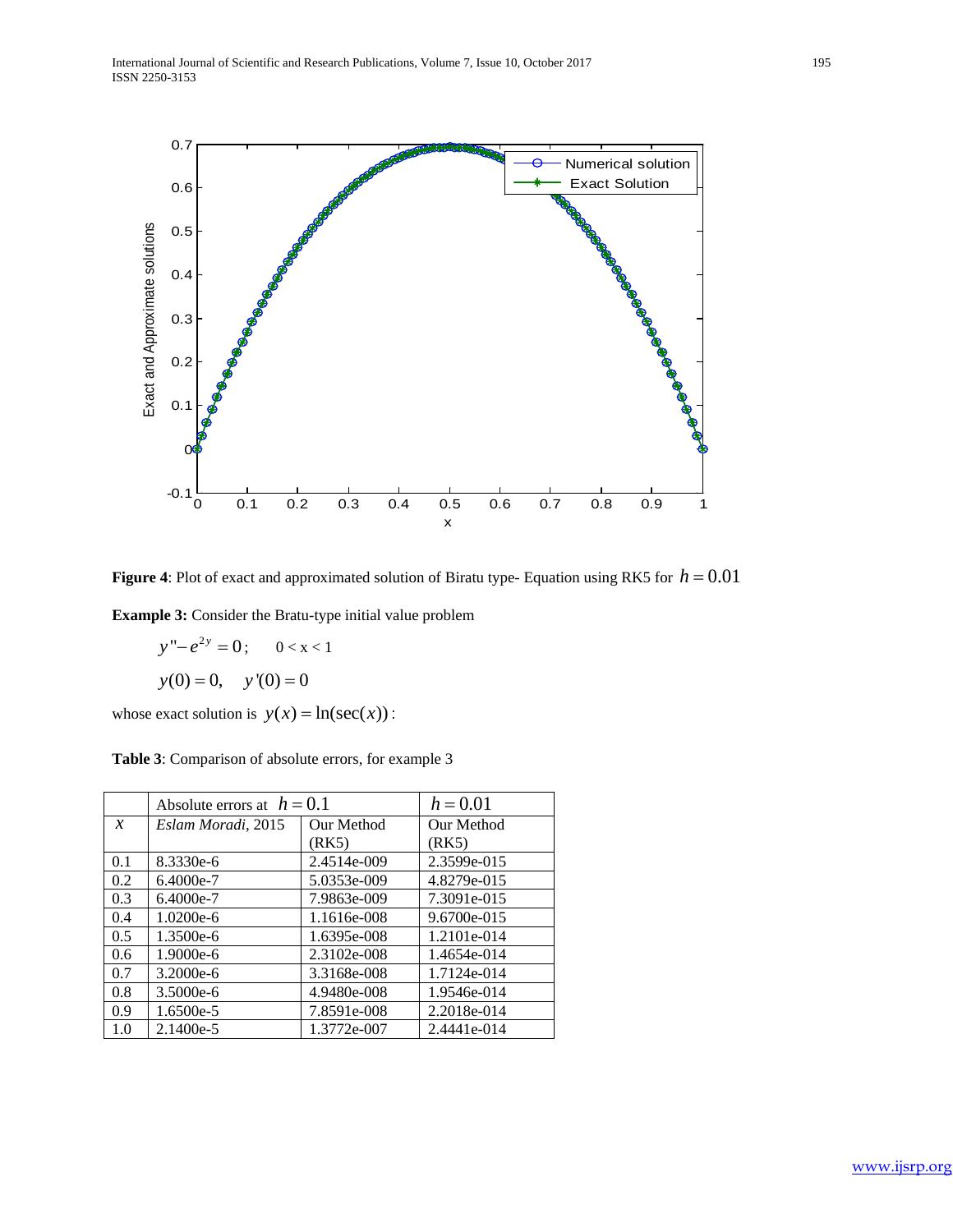

**Figure 5**: Plot of exact and approximated solutions of Biratu type-Equation using RK5 for  $h = 0.1$ 



**Figure 6**: Plot of exact and approximated solution by Biratu type- Equation using RK for  $h = 0.01$